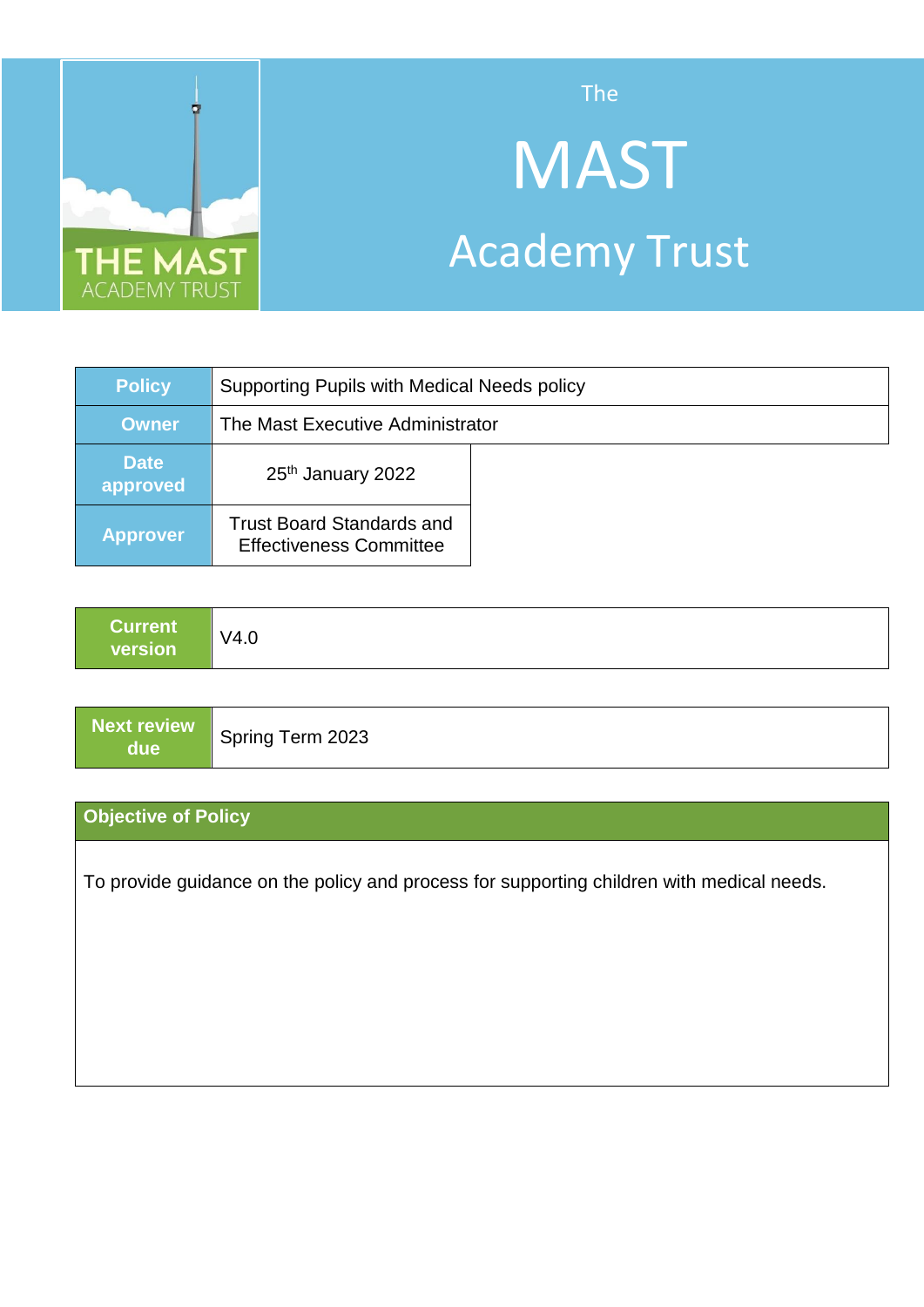| <b>Version Control</b>   |                                                       |  |  |
|--------------------------|-------------------------------------------------------|--|--|
| Version<br><b>Number</b> | Summary of amends from previous version               |  |  |
| 2.0                      | Annual review, front cover amends.                    |  |  |
| 3.0                      | Annual review                                         |  |  |
| 4.0                      | Annual review. Removal of school specific information |  |  |
|                          |                                                       |  |  |

| Sign off requirements                        |                     |  |  |  |
|----------------------------------------------|---------------------|--|--|--|
| Approvers                                    | <b>Position</b>     |  |  |  |
| <b>Standards and Effectiveness Committee</b> | <b>Trust Board</b>  |  |  |  |
| <b>Reviewers</b>                             | <b>Position</b>     |  |  |  |
| Natasha Greenough                            | <b>CEO The MAST</b> |  |  |  |
| Liz Godman                                   | Trustee             |  |  |  |

| <b>Section Number</b> | Content                                             | Page Number |
|-----------------------|-----------------------------------------------------|-------------|
| 1.0                   | Aims                                                | 3           |
| 2.0                   | Legislation and statutory responsibilities          | 3           |
| 3.0                   | Roles and responsibilities                          | 3           |
| 4.0                   | Equal opportunities                                 | 4           |
| 5.0                   | Being notified that a child has a Medical condition | 5           |
| 6.0                   | Individual healthcare plans                         | 6           |
| 7.0                   | <b>Managing medicines</b>                           | 7           |
| 8.0                   | <b>Emergency procedures</b>                         | 8           |
| 9.0                   | Training                                            | 9           |
| 10.0                  | Record keeping                                      | 9           |
| 11.0                  | Liability and indemnity                             | 9           |
| 12.0                  | Complaints                                          | 9           |
| 13.0                  | Monitoring arrangements                             | 9           |
| 14.0                  | Links to other policies                             | 9           |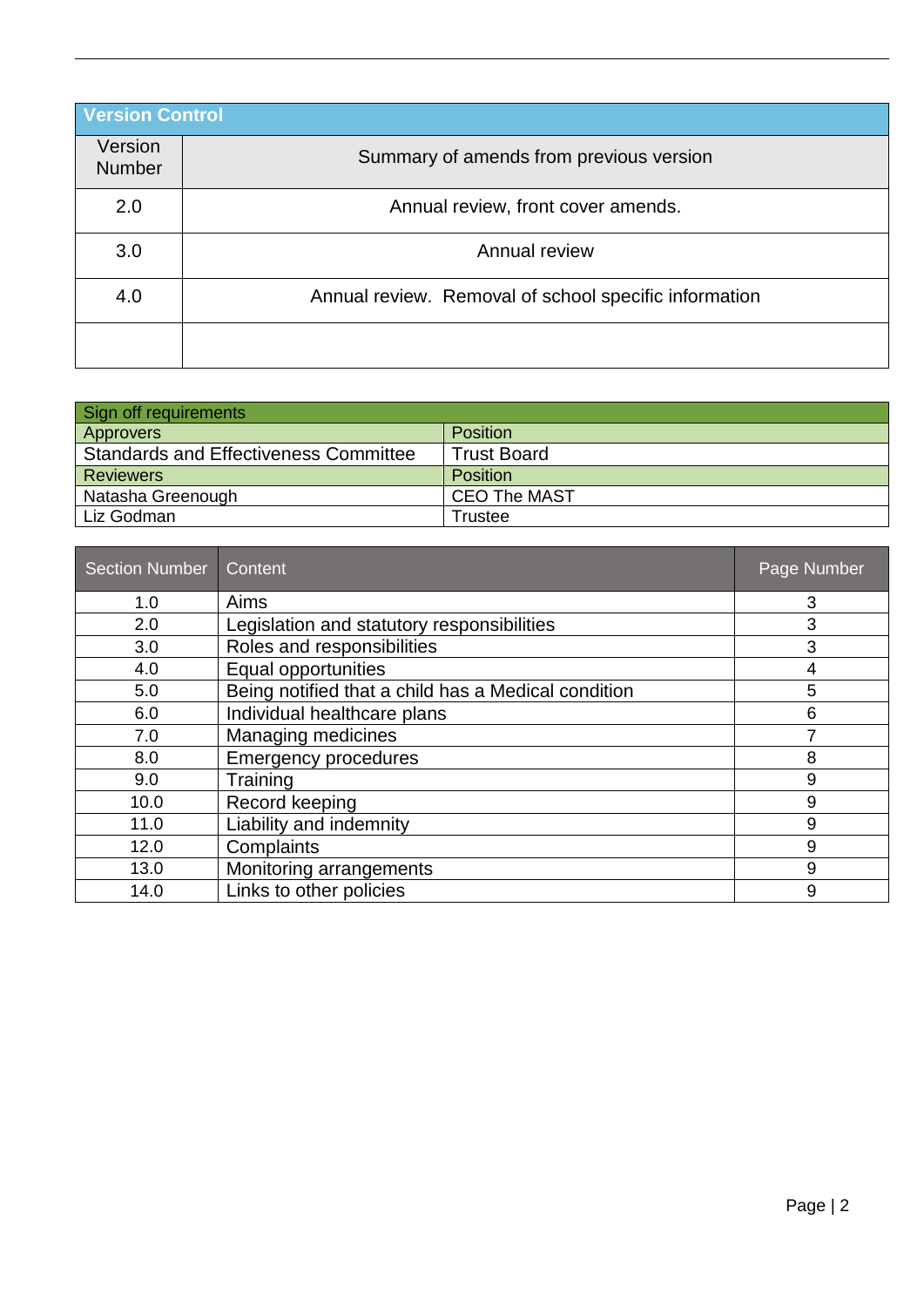# **1.0 Aims**

This policy aims to ensure that:

- Pupils, staff and parents understand how our school will support pupils with medical conditions
- Pupils with medical conditions are properly supported to allow them to access the same education as other pupils, including school trips and sporting activities

The governing board will implement this policy by:

- Making sure sufficient staff are suitably trained
- Making staff aware of the pupil's condition, where appropriate
- Making sure there are cover arrangements to ensure someone is always available to support pupils with medical conditions
- Providing supply teachers with appropriate information about the policy and relevant pupils
- Developing and monitoring individual healthcare plans (IHPs/Medical IEPs)

# **The named person with responsibility for supporting the implementation of this policy in schools across The Mast Academy Trust is Gill Senior.**

# **2.0 Legislation**

This policy meets the requirements under [Section 100 of the Children and Families Act 2014,](http://www.legislation.gov.uk/ukpga/2014/6/part/5/crossheading/pupils-with-medical-conditions) which places a duty on governing boards to make arrangements for supporting pupils at their school with medical conditions. It is also based on the Department for Education's statutory guidance: [Supporting pupils at school with medical](https://www.gov.uk/government/uploads/system/uploads/attachment_data/file/484418/supporting-pupils-at-school-with-medical-conditions.pdf) conditions.

# **3.0 Roles and responsibilities**

# 3.1 The Trust Board and Governing Body

The Trust Board has ultimate responsibility to make arrangements to support pupils with medical conditions. The Governing Body will ensure that sufficient staff have received suitable training and are competent before they are responsible for supporting children with medical conditions.

# 3.2 The Headteacher/nominated member of SLT

The Headteacher/nominated member of SLT will:

- Make sure all staff are aware of this policy and understand their role in its implementation
- Ensure that there is a sufficient number of trained staff available to implement this policy and deliver against all individual healthcare plans (IHPs/Medical IEPs/Medical IEPs), including in contingency and emergency situations
- Take overall responsibility for the development of IHPs/Medical IEPs
- Make sure that school staff are appropriately insured and aware that they are insured to support pupils in this way
- Contact the school nursing service in the case of any pupil who has a medical condition that may require support at school, but who has not yet been brought to the attention of the school nurse
- Ensure that systems are in place for obtaining information about a child's medical needs and that this information is kept up to date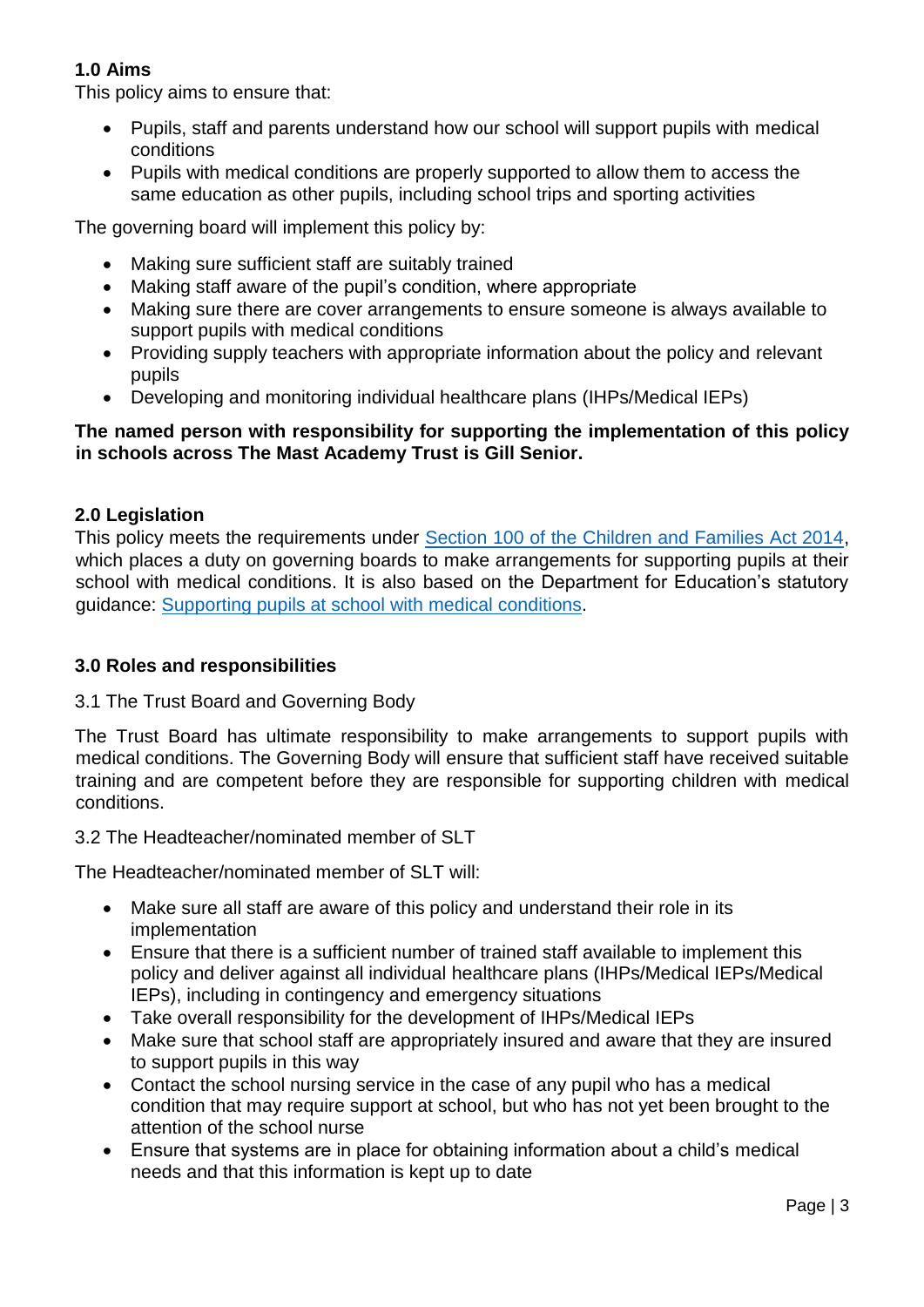# 3.3 Staff

- Supporting pupils with medical conditions during school hours is not the sole responsibility of one person. Any member of staff may be asked to provide support to pupils with medical conditions, although they will not be required to do so. This includes the administration of medicines.
- Those staff who take on the responsibility to support pupils with medical conditions will receive sufficient and suitable training, and will achieve the necessary level of competency before doing so.
- Teachers will take into account the needs of pupils with medical conditions that they teach. All staff will know what to do and respond accordingly when they become aware that a pupil with a medical condition needs help.

# 3.4 Parents

Parents will:

- Provide the school with sufficient and up-to-date information about their child's medical needs
- Be involved in the development and review of their child's IHP/Medical IEP and may be involved in its drafting
- Carry out any action they have agreed to as part of the implementation of the IHP/Medical IEP e.g. provide medicines and equipment

#### 3.5 Pupils

 Pupils with medical conditions will often be best placed to provide information about how their condition affects them. Pupils should be fully involved in discussions about their medical support needs and contribute as much as possible to the development of their IHPs/Medical IEPs. They are also expected to comply with their IHPs/Medical IEPs.

# 3.6 School nurses and other healthcare professionals

- Our school nursing service will notify the school when a pupil has been identified as having a medical condition that will require support in school. This will be before the pupil starts school, wherever possible.
- Healthcare professionals, such as GPs and paediatricians, will liaise with the school nurses and notify them of any pupils identified as having a medical condition.

# **4.0 Equal opportunities**

Our school is clear about the need to actively support pupils with medical conditions to participate in school trips and visits, or in sporting activities, and not prevent them from doing so.

The school will consider what reasonable adjustments need to be made to enable these pupils to participate fully and safely on school trips, visits and sporting activities.

Risk assessments will be carried out so that planning arrangements take account of any steps needed to ensure that pupils with medical conditions are included. In doing so, pupils, their parents and any relevant healthcare professionals will be consulted.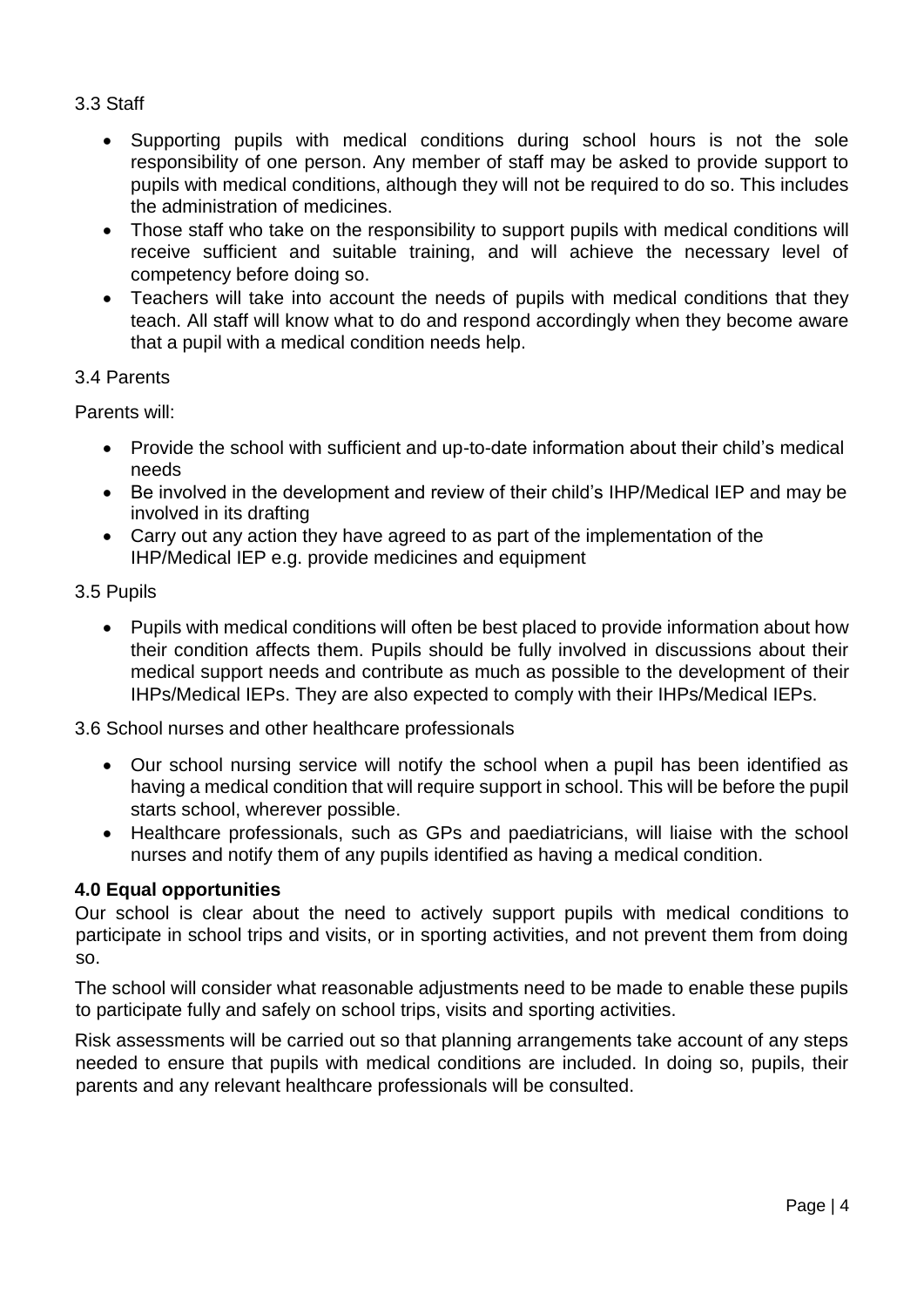# **5.0 Being notified that a child has a medical condition**

When the school is notified that a pupil has a medical condition, the process outlined below will be followed to decide whether the pupil requires an IHP.

The school will make every effort to ensure that arrangements are put into place within 2 weeks, or by the beginning of the relevant term for pupils who are new to our school.

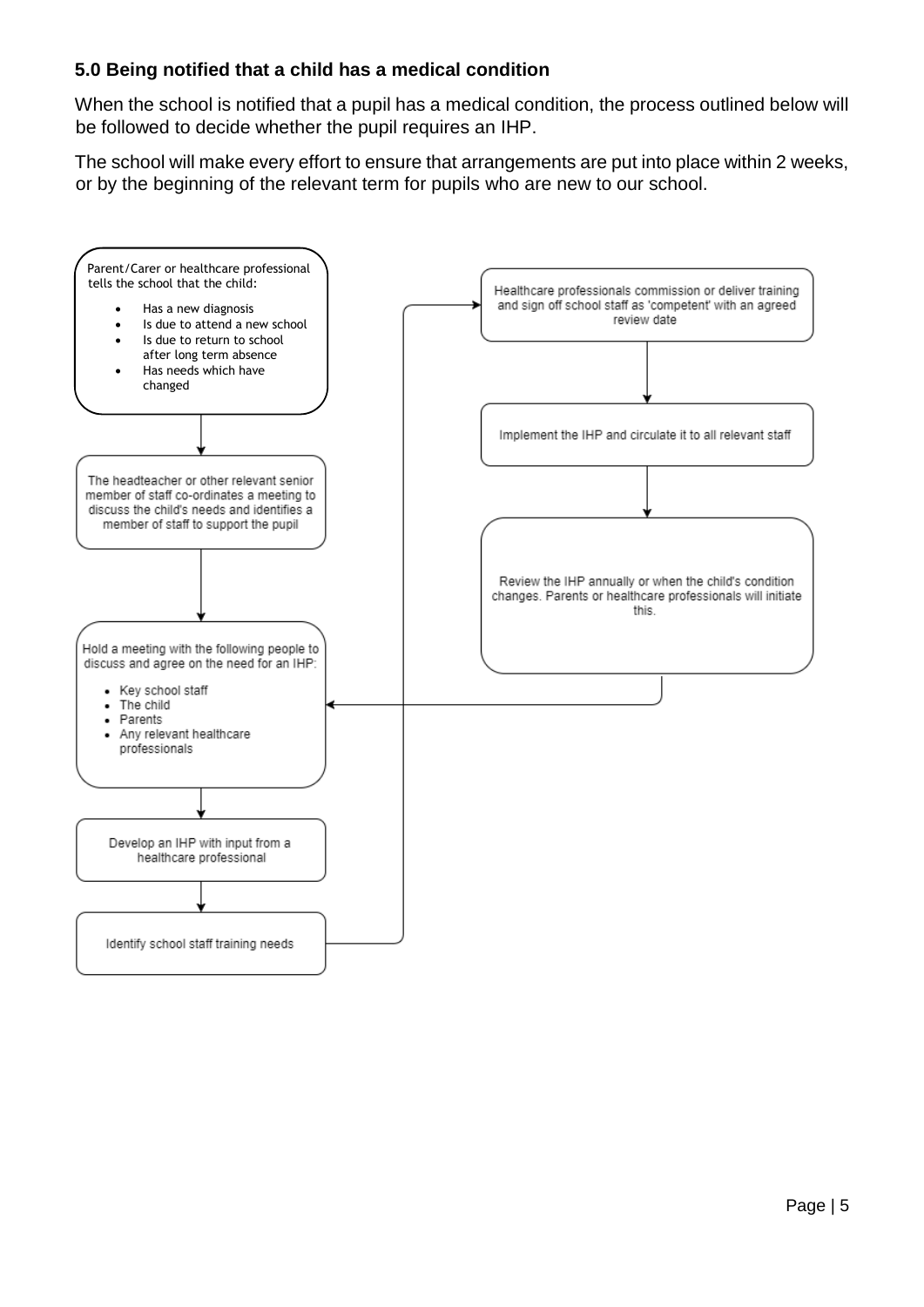# **6.0 Individual healthcare plans**

The Headteacher has overall responsibility for the development of IHPs/Medical IEPs for pupils with medical conditions. This responsibility may be delegated to a nominated member of the school's SLT.

Plans will be reviewed at least annually or earlier if there is evidence that the pupil's needs have changed.

Plans will be developed with the pupil's best interests in mind and will set out:

- What needs to be done
- When
- By whom

Not all pupils with a medical condition will require an IHP/Medical IEP. It will be agreed with a healthcare professional and the parents when an IHP/Medical IEP would be inappropriate or disproportionate. This will be based on evidence. If there is not a consensus, the Headteacher will make the final decision.

Plans will be drawn up in partnership with the school, parents and a relevant healthcare professional, such as the school nurse, specialist or paediatrician, who can best advise on the pupil's specific needs. The pupil will be involved wherever appropriate.

IHPs/Medical IEPs may be linked to, or become part of, any statement of special educational needs (SEN) or education, health and care (EHC) plan. If a pupil has SEN but does not have a statement or EHC plan, the SEN will be mentioned in the IHP/Medical IEP.

The level of detail in the plan will depend on the complexity of the child's condition and how much support is needed. The nominated person responsible for managing plans will consider the following when deciding what information to record on IHPs/Medical IEPs:

- The medical condition, its triggers, signs, symptoms and treatments
- The pupil's resulting needs, including medication (dose, side effects and storage) and other treatments, time, facilities, equipment, testing, access to food and drink where this is used to manage their condition, dietary requirements and environmental issues, e.g. crowded corridors, travel time between lessons
- Specific support for the pupil's educational, social and emotional needs. For example, how absences will be managed, requirements for extra time to complete exams, use of rest periods or additional support in catching up with lessons, counselling sessions
- The level of support needed, including in emergencies. If a pupil is self-managing their medication, this will be clearly stated with appropriate arrangements for monitoring
- Who will provide this support, their training needs, expectations of their role and confirmation of proficiency to provide support for the pupil's medical condition from a healthcare professional, and cover arrangements for when they are unavailable
- Who in the school needs to be aware of the pupil's condition and the support required
- Arrangements for written permission from parents and the headteacher for medication to be administered by a member of staff, or self-administered by the pupil during school hours
- Separate arrangements or procedures required for school trips or other school activities outside of the normal school timetable that will ensure the pupil can participate, e.g. risk assessments
- Where confidentiality issues are raised by the parent/pupil, the designated individuals to be entrusted with information about the pupil's condition
- What to do in an emergency, including who to contact, and contingency arrangements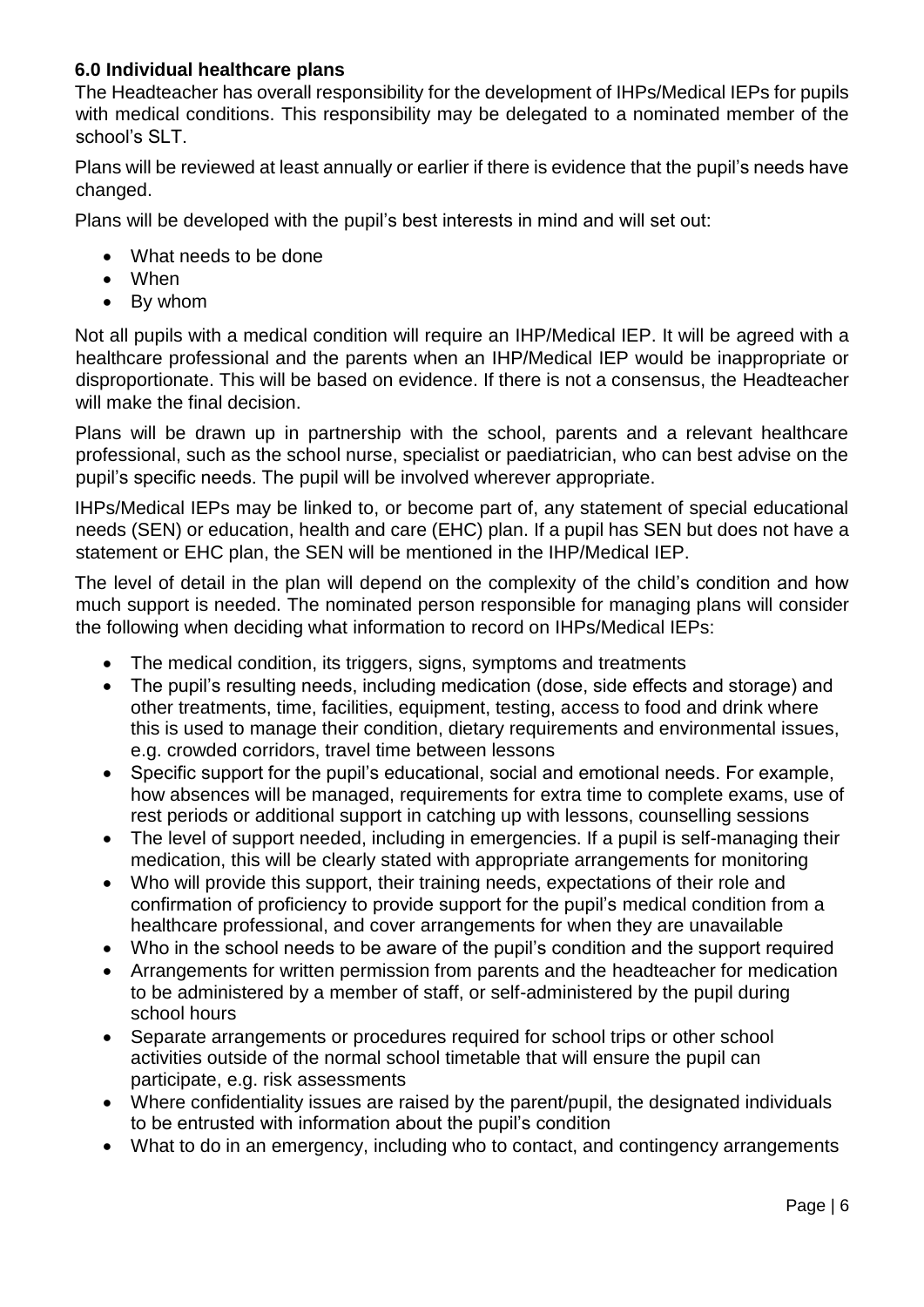# **7.0 Managing medicines**

Prescription and non-prescription medicines will only be administered at school:

- When it would be detrimental to the pupil's health or school attendance not to do so **and**
- Where we have parents' written consent

Anyone giving a pupil any medication (for example, for pain relief) will first check maximum dosages and when the previous dosage was taken. Parents will always be informed.

The school will only accept prescribed medicines that are:

- In-date
- Labelled
- Provided in the original container, as dispensed by the pharmacist, and include instructions for administration, dosage and storage

The school will accept insulin that is inside an insulin pen or pump rather than its original container, but it must be in date.

All medicines will be stored safely. Pupils will be informed about where their medicines are at all times and be able to access them immediately. Medicines and devices such as asthma inhalers, blood glucose testing meters and adrenaline pens will always be readily available to pupils and not locked away.

Medicines will be returned to parents to arrange for safe disposal when no longer required.

# 7.1 Controlled drugs

[Controlled drugs](http://www.nhs.uk/chq/Pages/1391.aspx?CategoryID=73) are prescription medicines that are controlled under the [Misuse of Drugs](http://www.legislation.gov.uk/uksi/2001/3998/schedule/1/made)  [Regulations 2001](http://www.legislation.gov.uk/uksi/2001/3998/schedule/1/made) and subsequent amendments, such as morphine or methadone.

A pupil who has been prescribed a controlled drug would have to keep this in a secure place in the school office. All controlled drugs are kept in a secure cupboard in the school office and only named staff have access.

Controlled drugs will be easily accessible in an emergency and a record of any doses used and the amount held will be kept.

# 7.2 Pupils managing their own needs

Pupils who are competent may be encouraged to take responsibility for managing their own medicines and procedures. This will be discussed with parents and it will be reflected in their IHPs/Medical IEPs.

Pupils may be allowed to carry their own medicines and relevant devices wherever possible. Staff will not force a pupil to take a medicine or carry out a necessary procedure if they refuse, but will follow the procedure agreed in the IHP/Medical IEP and inform parents so that an alternative option can be considered, if necessary.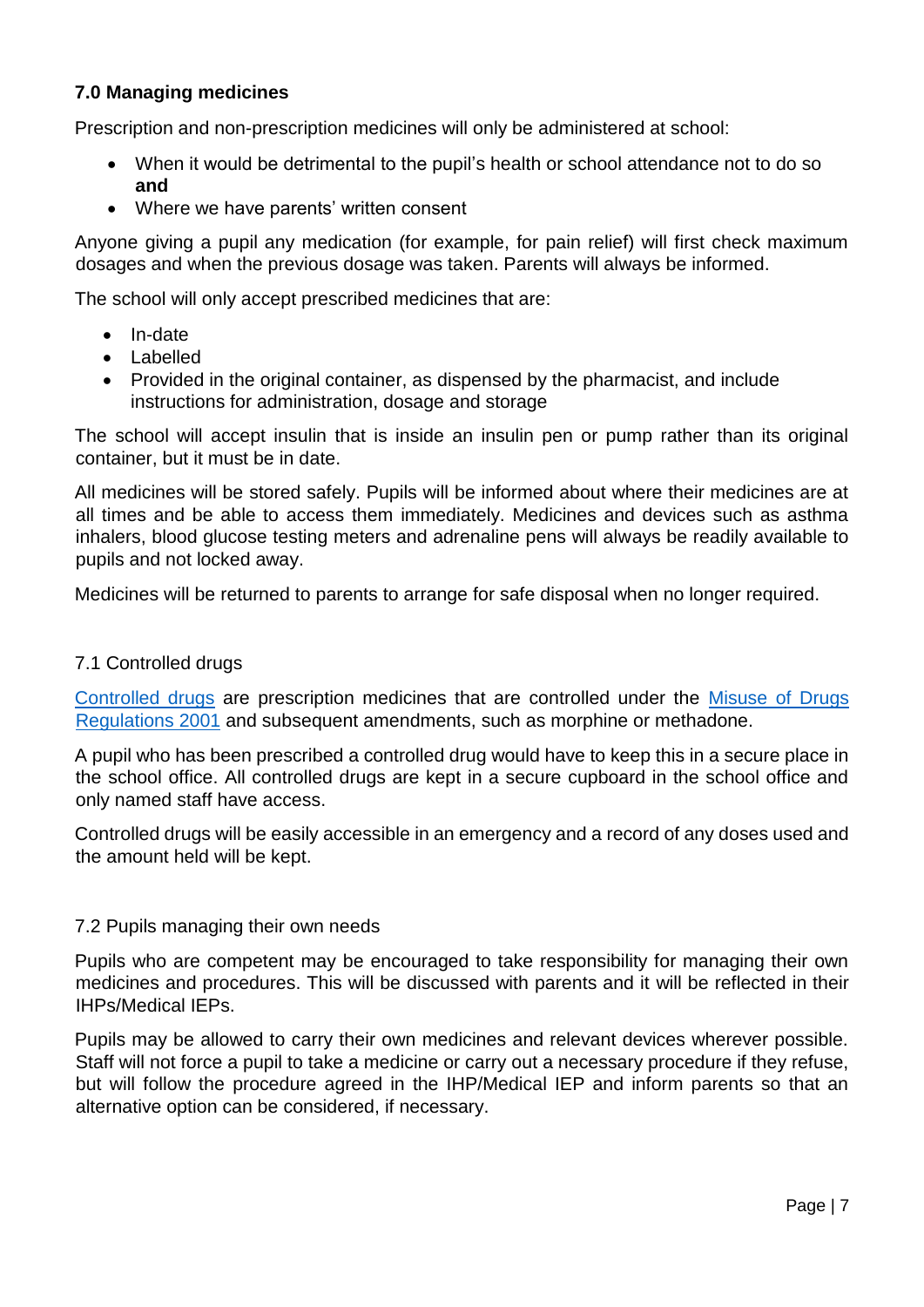# 7.3 Unacceptable practice

School staff should use their discretion and judge each case individually with reference to the pupil's IHP/Medical IEP, but it is generally not acceptable to:

- Prevent pupils from easily accessing their inhalers and medication, and administering their medication when and where necessary
- Assume that every pupil with the same condition requires the same treatment
- Ignore the views of the pupil or their parents
- Ignore medical evidence or opinion (although this may be challenged)
- Send children with medical conditions home frequently for reasons associated with their medical condition or prevent them from staying for normal school activities, including lunch, unless this is specified in their IHPs/Medical IEPs
- If the pupil becomes ill, send them to the school office or medical room unaccompanied or with someone unsuitable
- Penalise pupils for their attendance record if their absences are related to their medical condition, e.g. hospital appointments
- Prevent pupils from drinking, eating or taking toilet or other breaks whenever they need to in order to manage their medical condition effectively
- Require parents, or otherwise make them feel obliged, to attend school to administer medication or provide medical support to their pupil, including with toileting issues. No parent should have to give up working because the school is failing to support their child's medical needs
- Prevent pupils from participating, or create unnecessary barriers to pupils participating in any aspect of school life, including school trips, e.g. by requiring parents to accompany their child
- Administer, or ask pupils to administer, medicine in school toilets

# 7.4 School provision of adrenaline auto-injector devices

From 1st October 2017, [the Human Medicines \(Amendment\) Regulations 2017](http://www.legislation.gov.uk/uksi/2017/715/contents/made) allow schools in the UK to buy adrenaline auto-injector devices (known as AAIs) without a prescription to use in an emergency on children who are at risk of a severe allergic reaction but whose own device is not available or not working.

These devices will be held in a secure location in school and used only by trained staff in order to administer treatment in an emergency situation

Further guidance on this can be found at [https://www.gov.uk/government/publications/using](https://www.gov.uk/government/publications/using-emergency-adrenaline-auto-injectors-in-schools)[emergency-adrenaline-auto-injectors-in-schools](https://www.gov.uk/government/publications/using-emergency-adrenaline-auto-injectors-in-schools)

# **8.0 Emergency procedures**

Staff will follow the school's normal emergency procedures (for example, calling 999). All pupils' IHPs/Medical IEPs will clearly set out what constitutes an emergency and will explain what to do.

If a pupil needs to be taken to hospital, staff will stay with the pupil until the parent arrives, or accompany the pupil to hospital by ambulance.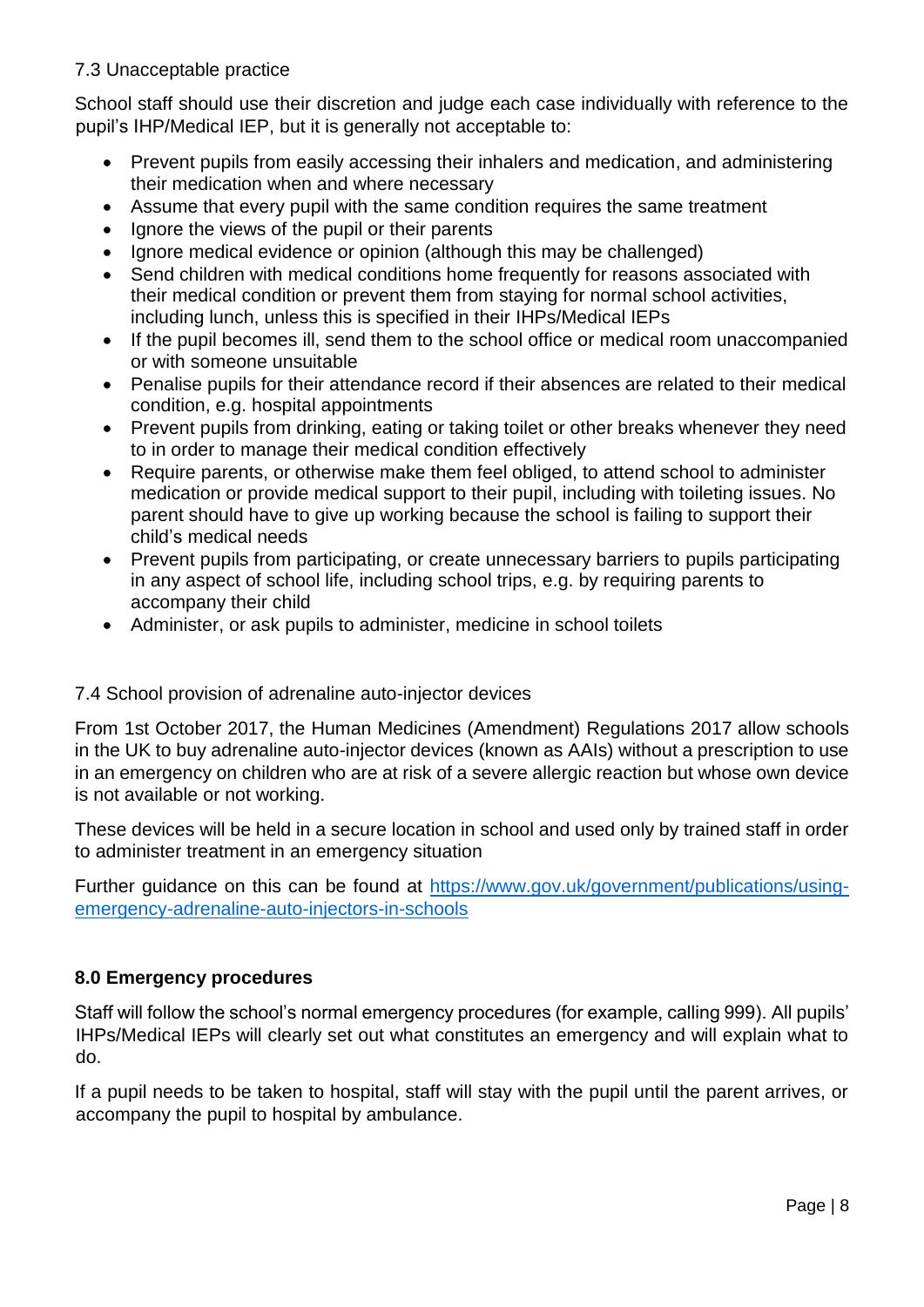# **9.0 Training**

Staff who are responsible for supporting pupils with medical needs will receive suitable and sufficient training to do so.

The training will be identified during the development or review of IHPs/Medical IEPs. Staff who provide support to pupils with medical conditions will be included in meetings where this is discussed.

The relevant healthcare professionals will lead on identifying the type and level of training required and will agree this with the headteacher. Training will be kept up to date.

Training will:

- Be sufficient to ensure that staff are competent and have confidence in their ability to support the pupils
- Fulfil the requirements in the IHPs/Medical IEPs
- Help staff to have an understanding of the specific medical conditions they are being asked to deal with, their implications and preventative measures

Healthcare professionals will provide confirmation of the proficiency of staff in a medical procedure, or in providing medication.

All staff will receive training so that they are aware of this policy and understand their role in implementing it, for example, with preventative and emergency measures so they can recognise and act quickly when a problem occurs. This will be provided for new staff during their induction.

# **10.0 Record keeping**

The Governing Body will ensure that written records are kept of all medicine administered to pupils. Parents will be informed if their pupil has been unwell at school.

IHPs/Medical IEPs are kept in a readily accessible place which all staff are aware of.

# **11.0 Liability and indemnity**

The Governing Body will ensure that the appropriate level of insurance is in place and appropriately reflects the school's level of risk.

We will ensure that we are a member of the Department for Education's risk protection arrangement (RPA).

# **12.0 Complaints**

Parents with a complaint about their child's medical condition should discuss these directly with the headteacher in the first instance. If the headteacher cannot resolve the matter, they will direct parents to the school's complaints procedure.

# **13.0 Monitoring arrangements**

This policy will be reviewed and approved by the Trust Board every three years.

# **14.0 Links to other policies**

This policy links to the following policies: